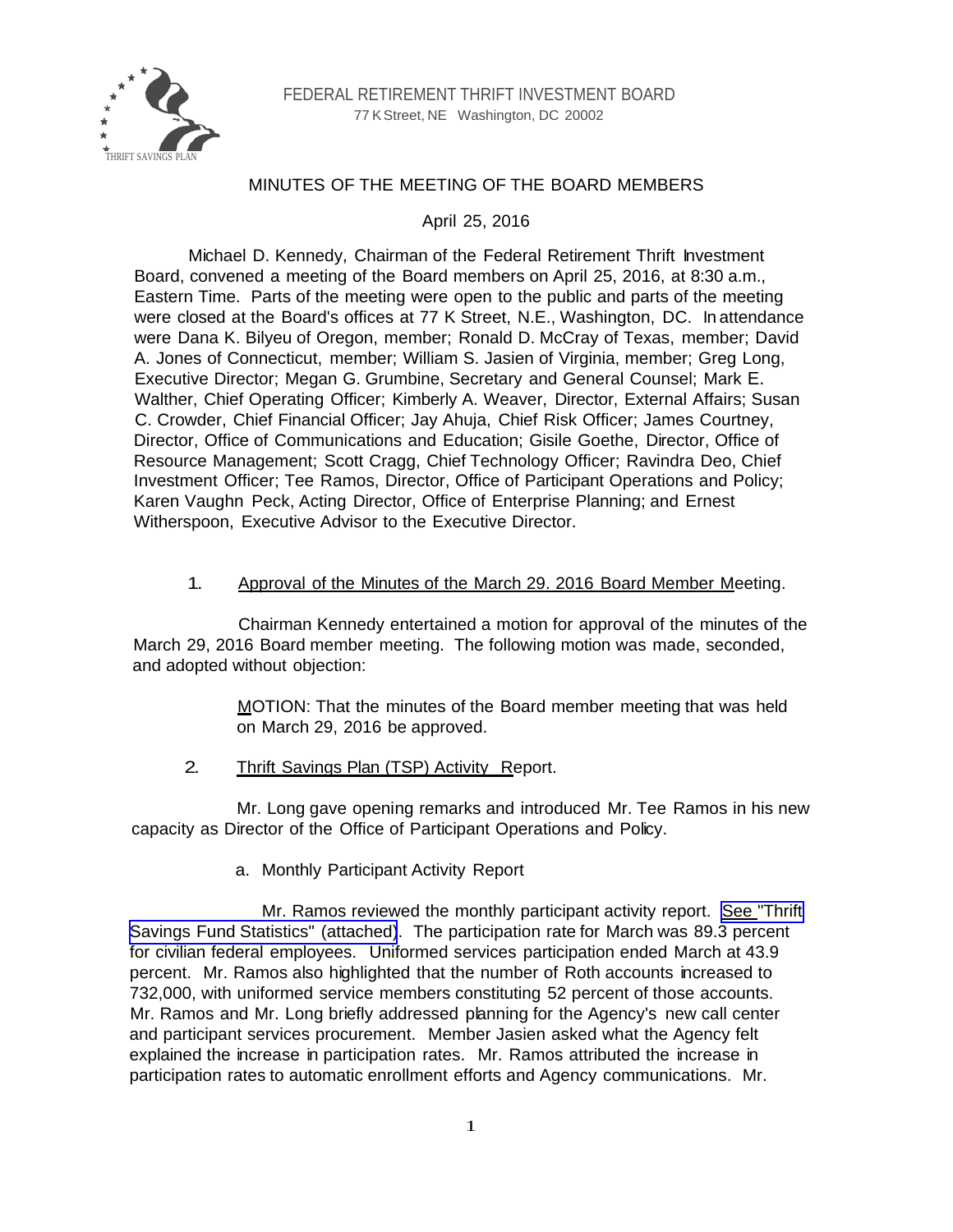Courtney discussed Agency communication efforts. Member Jasien inquired as to available metrics for the Agency's communication efforts. Mr. Courtney discussed visible impacts of the Agency's communication efforts. Mr. Long discussed additional Agency efforts to increase awareness of TSP benefits and plan design. Mr. Long noted that OCE has scheduled a presentation at the next board meeting in May that will discuss specific communication campaigns and how the Agency has measured the impact of those campaigns.

#### b. Legislative Report

Ms. Weaver reported that the House budget resolution has not yet moved forward. She stated that both the House and Senate are moving forward on appropriations bills without a budget resolution. Ms. Weaver noted that the Agency will continue to monitor legislative activity. Ms. Weaver also reported that the House Armed Services Committee has begun to hold hearings and markups on its version of the next National Defense Authorization Act (NOAA). Last year's NOAA contained a provision for blended retirement that added a definition of the term "separation" that was different than the definition currently used by the Agency, and would have disadvantaged service members. At the FRTIB's request, the House intends to delete that definition in this year's bill.

### c. Investment Policy Report

Mr. Deo reviewed the monthly investment performance report. See ["March 2016 Performance Review - G, F, C, S, I, and L Funds" \(attached\)](http://www.frtib.gov/pdf/minutes/MM-2016Apr-Att2). In the I Fund, BlackRock outperformed the index by eight basis points, primarily due to the tax effect. In the S fund, BlackRock outperformed the index by six basis points, primarily due to securities lending. For the year, in the F Fund, BlackRock outperformed the index by 11 basi points, primarily due to securities lending. In the S Fund, BlackRock outperformed the S fund index by 25 basis points, primarily due to securities lending. Lastly, BlackRock outperformed the I Fund index by 78 basis points, primarily due to the reversal of the fair value pricing that occurred on December 31st, 2015.

Mr. Deo attributed strong gains and positive returns in the C, S, and I Funds to the willingness of central banks around the world to boost economic growth. Mr. Deo also noted that the I Fund was assisted by weakness in the US dollar, and the F Fund gained as expectations of the Federal Reserve tightening its monetary policy fell. In April, Mr. Deo reported that the C, S, and I Fund all made gains, while the F Fund remained steady for the month. Mr. Deo further highlighted the long-term advantages of the Agency's current investment policy in his report, particularly in the returns of the L Funds. Mr. Deo concluded by reporting that BlackRock voted all proxies for the funds in the fourth quarter of 2015 in accordance with their policy, and that the C Fund opened one new claim. Member Bilyeu asked Mr. Deo to provide the dollar value of all claims, and Mr. Deo agreed to provide that information.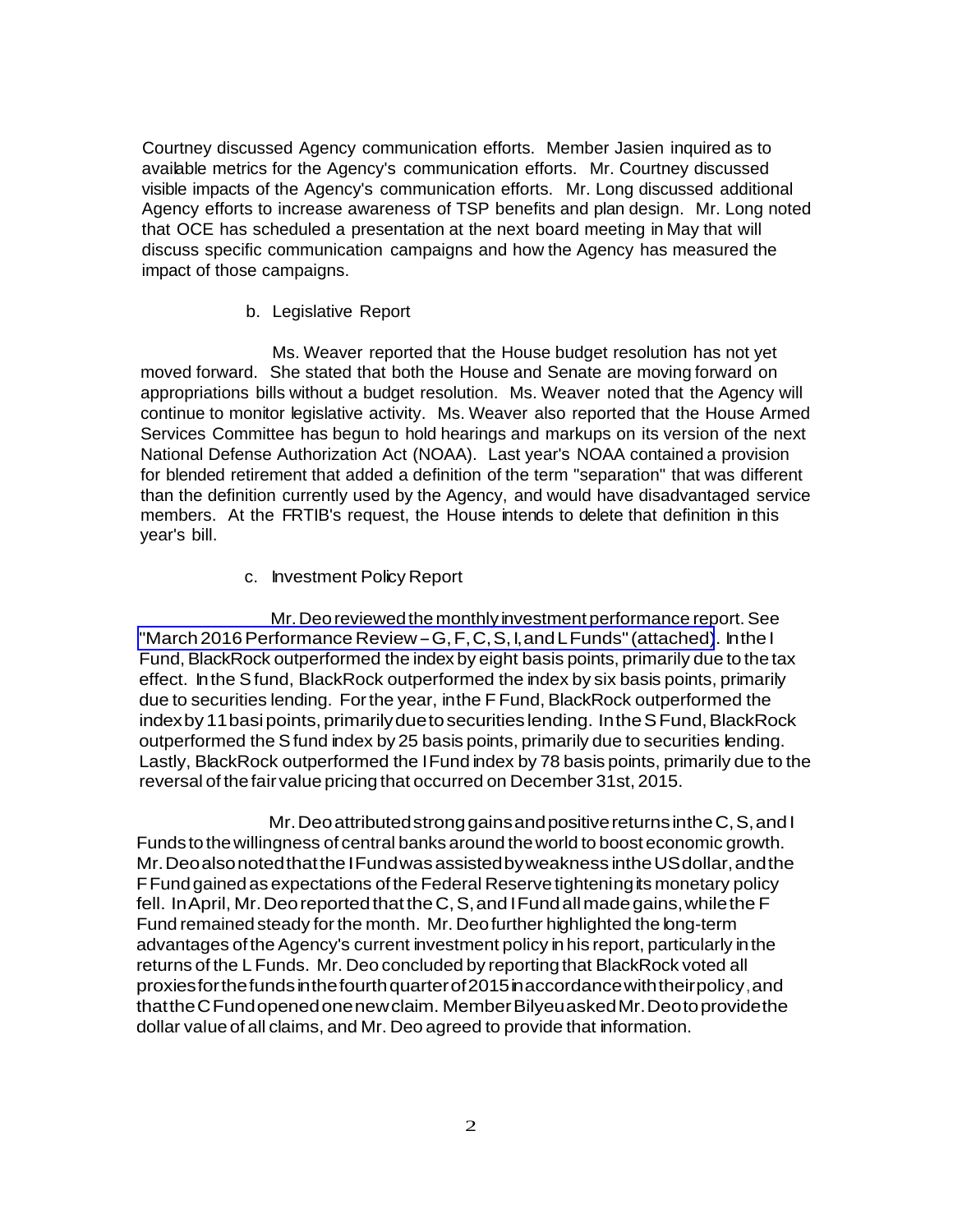Chairman Kennedy then entertained a motion to reaffirm the current investment policies. The Board members made, seconded, and adopted the following resolution by unanimous vote:

### RESOLUTION:

WHEREAS the Federal Employees' Retirement System Act of 1986, as amended (5 U.S.C.  $§ 8401 - et seq.$ ) provides the Board members shall establish policies for the investment and management of the Thrift Savings Fund (5 U.S.C. § 8472(f)(1) and (2)); and

WHEREAS the Board members at this meeting have reviewed the investment performance and investment policies of the Government Securities Investment Fund, the Fixed Income Index Investment Fund, the Common Stock Index Investment Fund, the Small Capitalization Stock Index Investment Fund, and the International Stock Index Investment Fund; and

WHEREAS the Board members are satisfied with the investment performance and investment policies of these Funds;

NOW THEREFORE BE IT RESOLVED that the current investment policies for the Government Securities Investment Fund, the Common Stock Index Investment Fund, the Fixed Income Index Investment Fund, the Small Capitalization Stock Index Investment Fund, and the International Stock Index Investment Fund are affirmed without change.

- 3. Quarterly Reports.
	- a. Budget Review

Ms. Crowder noted that actual Agency spending is trending above current budget allocation projections, largely due to increased spending on cybersecurity. Ms. Crowder projected that additional' near-term funding may be required for cybersecurity and response to audits, but final funding requests would only follow the completion of an analysis of the Agency's remaining projected budget execution. Ms. Crowder also noted that the Agency has committed 68.7 percent of its \$219.9 million budget allocation. Mr. Long reiterated the possibility that the Agency may return to the Board for additional budget authority based on spending related to cybersecurity and audit response. Member Bilyeu asked Ms. Crowder to quantify spending related to cybersecurity and audit response. Ms. Crowder responded that the Agency is running ahead of its budget projections by approximately three to four percent, mainly due to Office of Technology Services cybersecurity efforts. Member Jasien asked if Ms. Crowder could forecast the eventual total amount. Ms. Crowder responded that final estimates were currently underway. Mr. Long stated that the Agency hoped to have that estimate in a month. Mr. Jasien asked for a rough order of magnitude for the final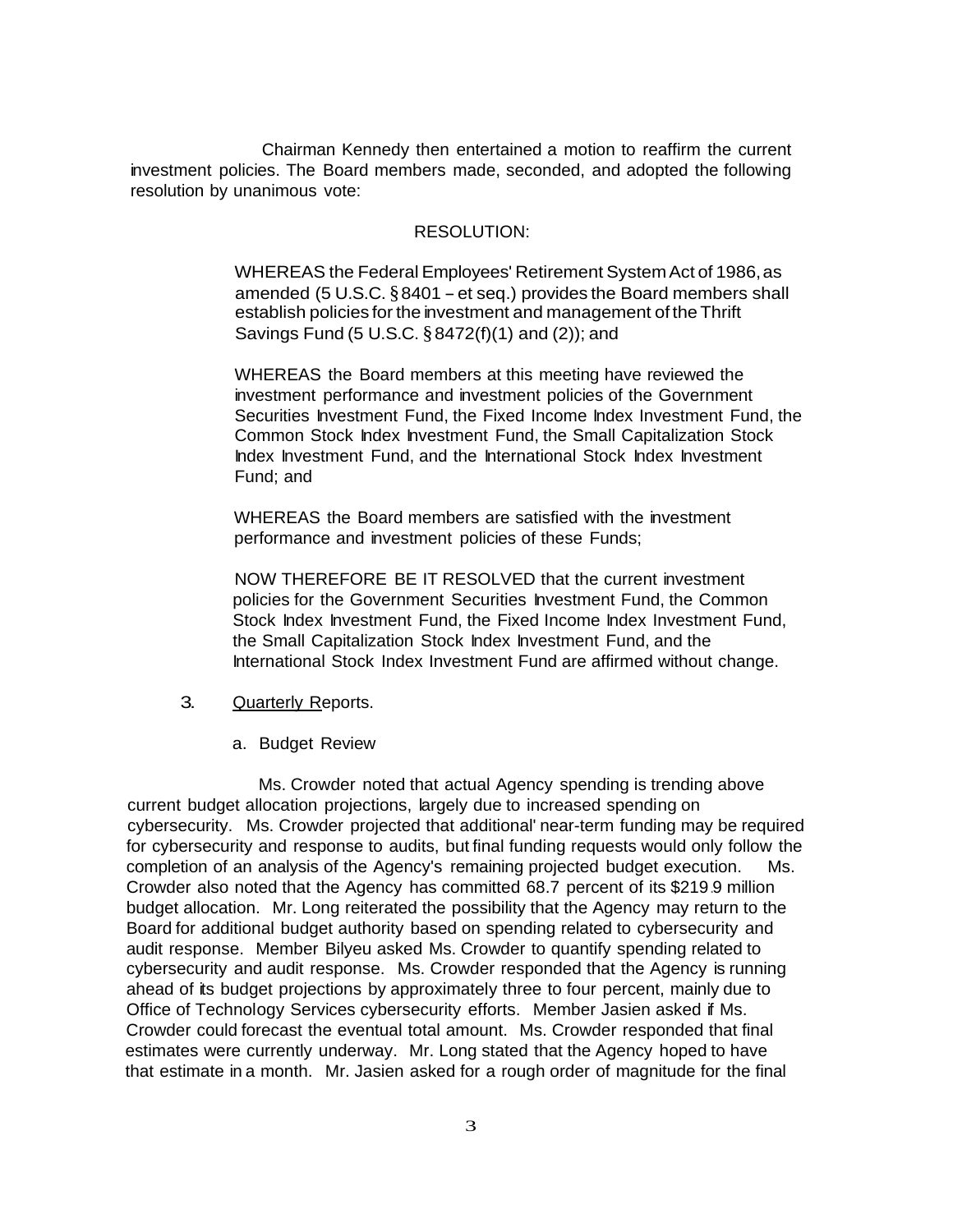supplemental budget request, and Mr. Long responded that it would not be a large amount. Chairman Kennedy stated that he looked forward to getting the final report next month.

b. Office of Enterprise Risk Management Report

Mr. Ahuja provided an update on the status of audit activity in the current fiscal year. Mr. Ahuja stated that the Agency has completed 10 audits. Most audits began in fiscal year 2015, were undertaken by the Employee Benefits Security Administration (EBSA), and crossed over to fiscal year 2016. Twelve EBSA audits are still in progress, which are a combination of fiscal year 2015 and fiscal year 2016 audits. There are an additional 12 audits forthcoming. Member Bilyeu and Mr. Ahuja briefly discussed audit closure standards and audit scheduling.

Mr. Ahuja turned to the number of audit findings. The Agency started the fiscal year with 129 open findings, of which 125 were from the Department of Labor (DOL) and KPMG teams. Four findings were from the Agency's external auditor, Clifton Larson Allen (CLA). Mr. Ahuja reported that of the 129 findings, the Agency considers 79 closed and 50 open. Member Bilyeu asked whether Mr. Ahuja's figures contained new findings from 2015. Mr. Ahuja responded that they did. Mr. Jasien asked whether the numbers as presented synchronized with DOL's views on closure. Mr. Ahuja stated that they did, based on a reconciliation process and a forthcoming July summarization of open and closed audit findings by DOL. Mr. Long stated that the Agency would try to find a way to better synchronize the Agency's perspective on the status of audit findings with DOL/EBSA. Mr. Ahuja noted certain themes in the audit findings: first, information technology (IT) policies and procedures; access controls; system authorization; and segregation of duties. Chairman Kennedy asked whether there was any particular category that constituted the majority of findings. Mr. Ahuja responded that the majority were IT policies and procedures and access controls. Member Jones agreed that those were the majority in terms of number and asked whether they were also the weightiest in terms of significance. Mr. Ahuja responded that, in his view, access controls and segregation of duties would be the most significant.

c. Annual Financial Audit - CLA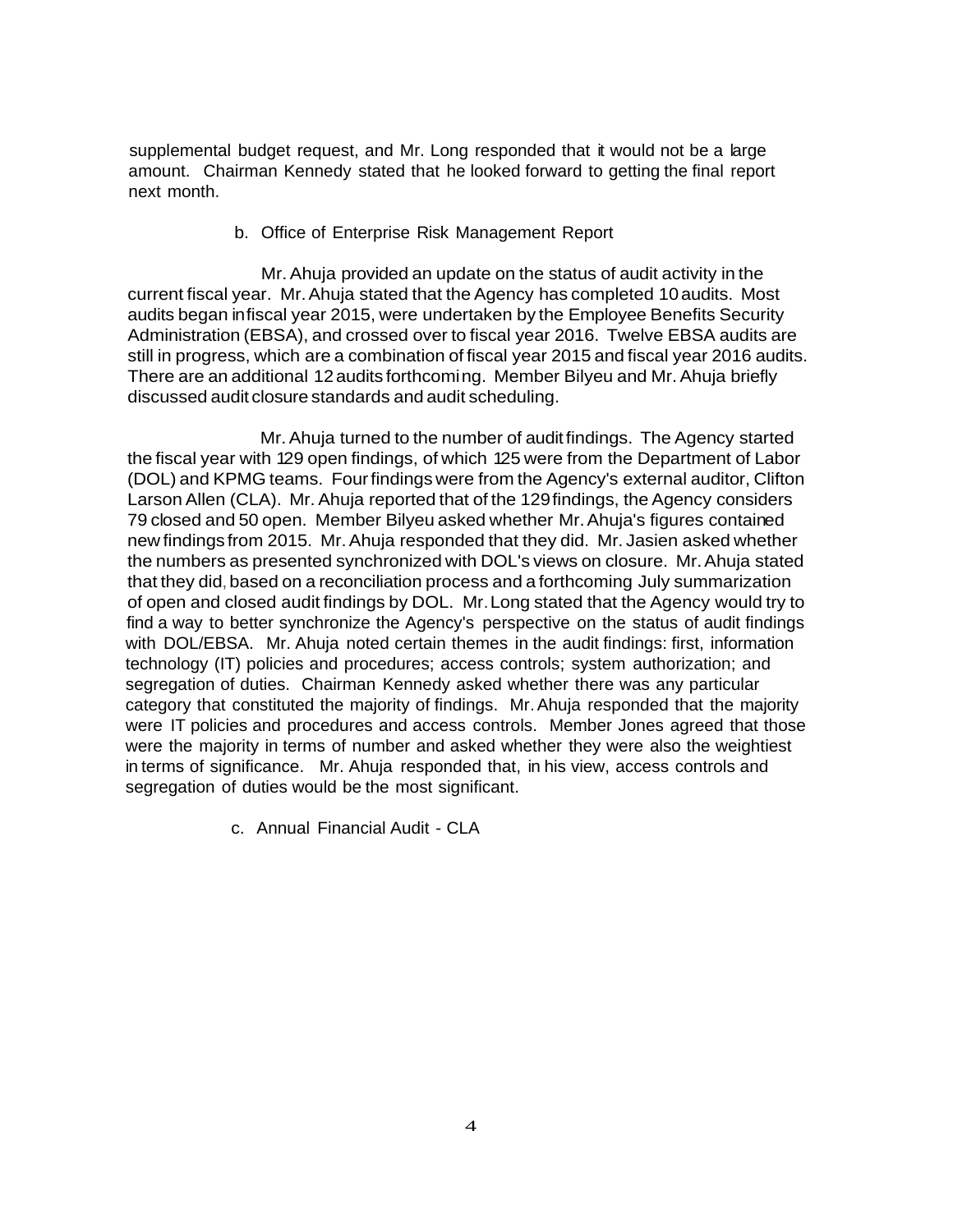Mr. Long introduced Thomas Rey, Michele Chalmers, and David Scaffido as auditors from CLA. Mr. Rey addressed the overall status of the financial statement audit, which resulted in an unmodified or clean audit opinion. Ms. Chalmers discussed the general standards of the audit, reiterated that the audit resulted in an unmodified, clean opinion for the year, but noted that there was a letter on internal controls in which CLA identified two significant deficiencies.

Mr. Scaffido addressed the identified deficiencies concerning the Agency's security program and configuration management. Other issues identified were access control configuration management, continuity planning, and the security program.

Ms. Chalmers discussed two CLA findings in the financial audit. The first resulted from the Agency being unable to immediately provide CLA with a complete listing of specific transactions at a participant level. The Agency is able to create custom reports, however, it takes about two to three months to actually generate such a report. The last issue was related to the ability of an individual at Serco to reassign cases when processing benefit payments without notice to the Agency that such reassignments had occurred. The Agency intends to build a report that will alert Agencypersonnel when a contractor performs a reassignment in December 2017. Ms. Chalmers discussed CLA's new accounting policy and that the financial statement did not generate disclosures that CLA considered material. Ms. Chalmers concluded by providing an overview of the planned June - August 2016 review.

Member Jasien asked for a response from Mr. Long to CLA's findings. Mr. Long responded that the Agency is prepared to address CLA's findings. Mr. Long noted that the audit findings were consistent with findings from DOUEBSA; that the Agency had made meaningful progress on security authorizations; and that the Agency is working diligently on closing audit findings. Mr. Walther commented that all the findings from CLA map to other known audit findings, and that therefore there is a plan of action to mitigate or remedy each one.

### d. Office of Enterprise Planning (OEP) Report

Ms. Vaughn Peck provided an overview of the process that the Agency uses for both planning and prioritization, as well as to give the Board a preview of the initial draft of the 2017 - 2021 strategic plan. Ms. Vaughn Peck discussed the Agency's integrated strategic planning and performance management framework, or Enterprise Planning Process. Member McCray asked about the sources of the data input to the planning process. Ms. Vaughn Peck discussed OEP's decision intelligence portfolio and the benchmarking and data collection processes that inform the strategic planning process. Member McCray asked whether the planning processes were tested by people outside the Agency, and Ms. Vaughn Peck responded that that would be a component of the next evolution of OEP's maturity in planning. Mr. Long noted that the Agency employs a professional facilitator to provide some external perspective. Ms.